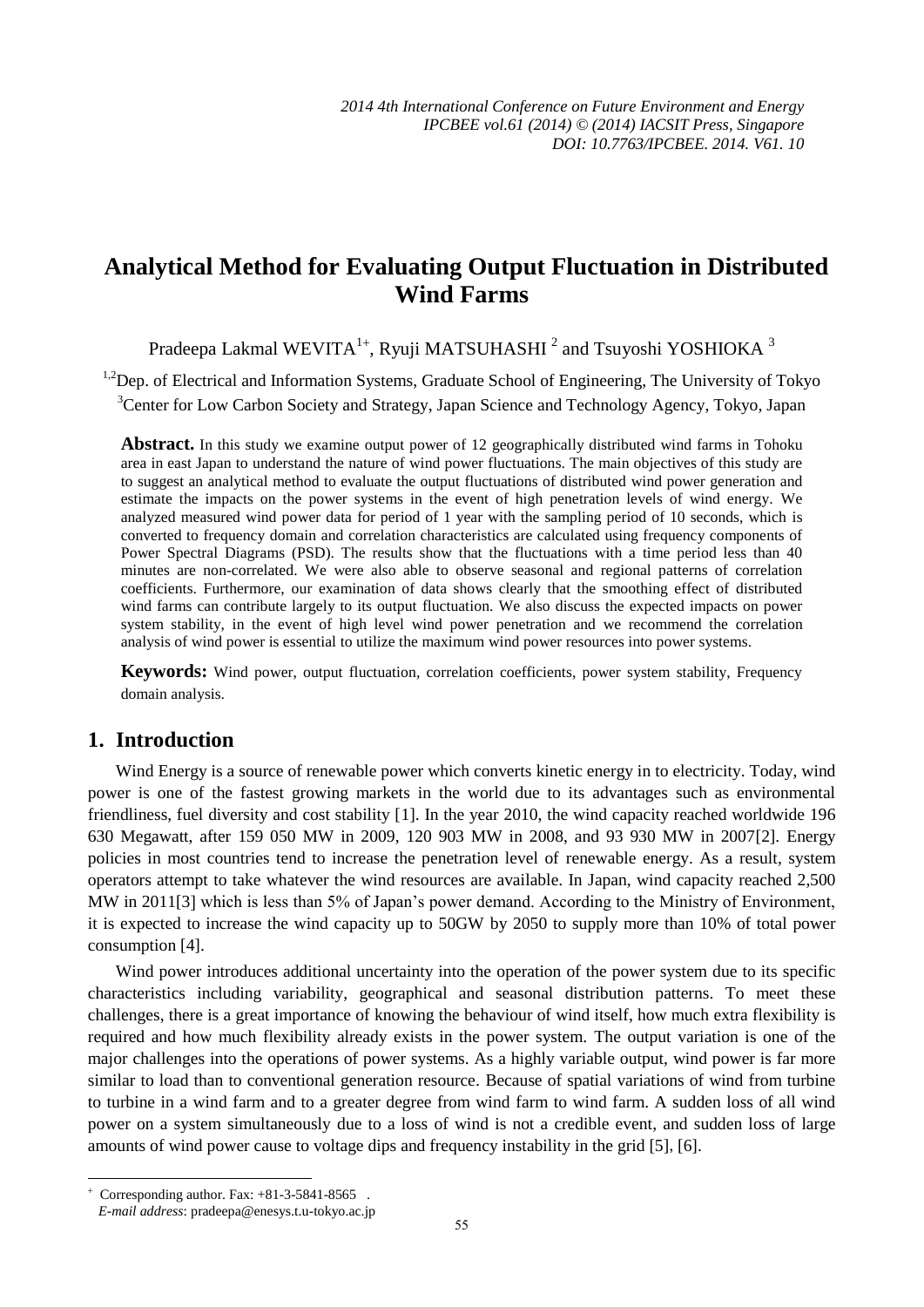Although there are many studies published in recent years [7],[8] regarding output fluctuation, lack of understanding about the phenomena leads to extra costs to ensure the stability in the power system and eventually results in less penetrations levels of wind power.

In this study, we discuss the output variation of distributed wind power generation from the perspective of system control. The proposed numerical technique uses frequency domain analysis and allows evaluating expected output variations in Load Frequency Control (LFC) and Economical Load Dispatch (ELD) regions. It can also estimate the expected variation in the event of future installations.

### **2. Measurement Outline and Site Description**

In this study, we collected the power generation data of 12 wind farms in Tohoku Japan, over a period of one year from April 2005 to March 2006. Fig.1 shows the distribution of wind farms. The wind farms were grouped as A, B, C, and D by considering their geographical distribution. As it is shown in Fig.4, group A is a dense wind power area, where 5 wind farms with 92 wind turbines located closer to each other. Group B stands along the coast line of Japanese sea. This group consists of 4 wind farms with 79 wind turbines. Group C consists of 2 wind farms with 55 wind turbines located in a mountain region in both sides of Ou Mountains. The details of measurements are shown in Table 1.



Fig. 1: Distribution of wind farm

Table 1: Measurement outline

| Wind turbines         | 201    |
|-----------------------|--------|
| <b>Total Capacity</b> | 192 MW |
| Sampling period       | 10s    |
| Data resolution       | 100 kW |

Geographically Tohoku is 66,889 square kilometers, which makes up 18% of Japan. The land is mountainous and volcanic. The Ou Mountains divide Tohoku into east and west with sporadic plains and valleys where most of the cities are found. Climate is just like any other part of Japan; Tohoku has a rainy season in addition to the four seasons, is hit by typhoons, and suffers occasional earthquakes due to its location in an area where plate boundaries meet. The Sea of Japan side is one of the snowiest regions in the world. However, in the summer, a foehn wind causes extremely hot temperatures.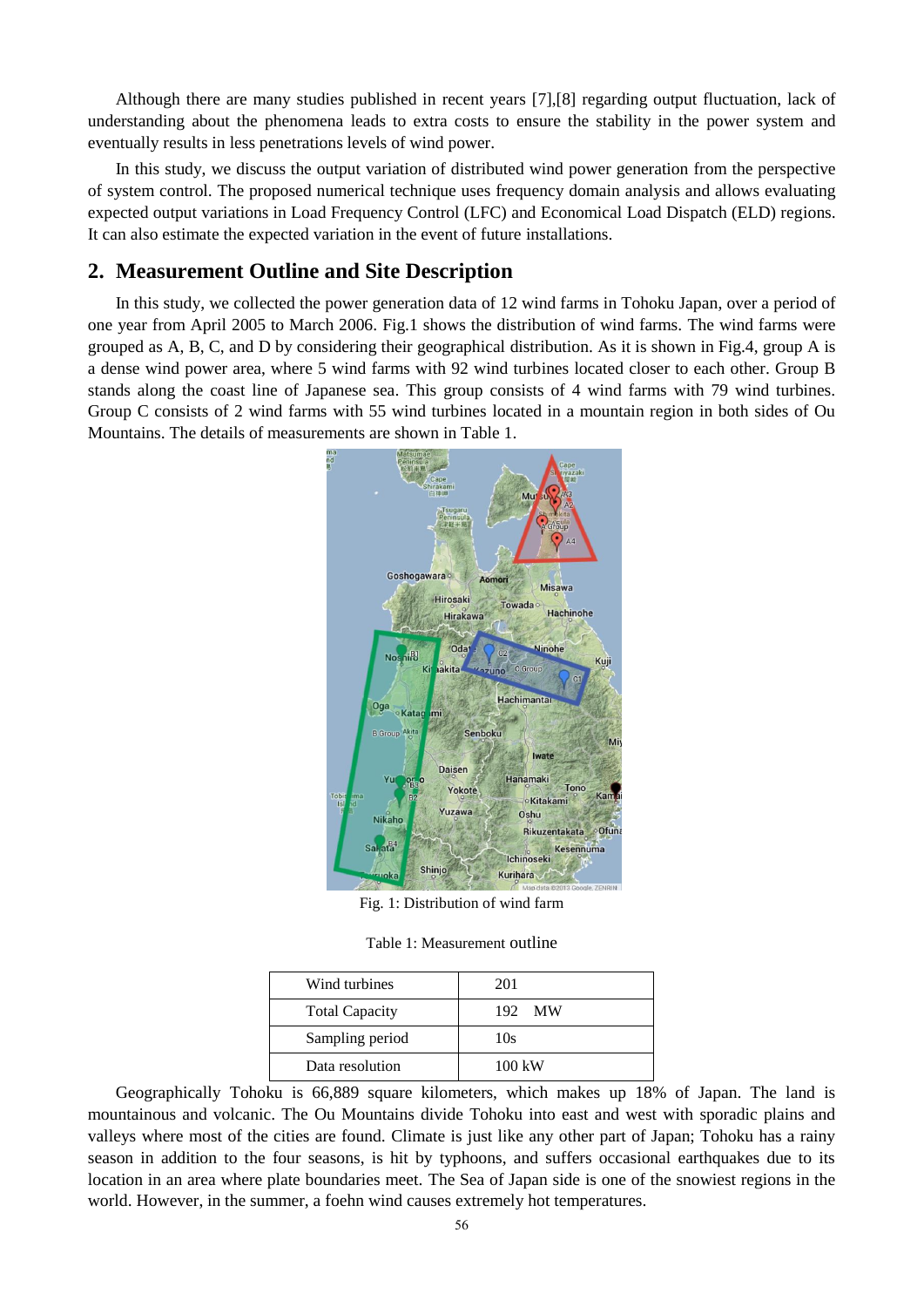### **3. Analytical Process**

The basic analytical process is shown in Fig.2. Main objectives of this analysis are to evaluate the output fluctuations by its variation length and the effect when it is aggregated as a system. By using Power Spectral Analysis (PSA) method [9], we were able to examine the fluctuations with different time periods. As frequency components of PSA revels the characteristics of fluctuations of each wind farm, we employed this information to calculate correlation coefficients among wind farms.

The power spectrum reveals the existence or the absence of repetitive patterns and correlation structures in a signal process. These structural patterns are important in a wide range of applications such as data forecasting, for many applications, FFT-based methods produce sufficiently good results. The main statistical measure in this study is correlation coefficient between the frequency components of i, and j wind farms. If the correlation coefficients relevant to all frequency domains are 1, then the data series are perfectly correlated. This means that the generation patterns are same and the aggregated output variation contains 2 times of output variation in that frequency domain. When the correlation coefficient is -1, there is a perfectly negative correlation. A zero value corresponds to a complete non-correlation. The coefficient is used to determine both the interdependence between wind farms [10].

For analytical purposes, the collected wind power data is standardized as power generation for 1MW wind power installation.



Fig. 2: Analytical process

Power generation of  $i^{th}$  wind farm wind is denoted as  $x_i(k)$  (k=1~N-1), where total number of wind farms is N. The power generations from wind farms are converted to frequency domain using Fast Fourier Transform (FFT).  $X_i(j\omega)$  Represents the Fourier Transform of  $x_i(k)$  while"a" and "b" represent the real and complex components of Fourier Transform.  $S_i(f)$  Power Spectral Density (PSD) for  $i<sup>th</sup>$  wind farm can be calculated using following method [8].

$$
X_i(j\omega) = \sum_{k=0}^{N-1} x_i(k)e^{-j\omega kT}
$$
 (1)

$$
X_i = a + jb \tag{2}
$$

$$
S_i = X_i X_i^* = \sqrt{a^2 + b^2}
$$
 (3)

The star denotes complex conjugation and for compactness the frequency argument of  $X_i$  has been suppressed. Frequency components of PSD revels the contribution to the output power generation. The magnitudes of frequency components are used to calculate correlation coefficients.

#### **3.1. Correlation coefficients**

Table 2: Description of parameters

| $\sigma_i(f_0)$ | Standard deviation of $i^{th}$ wind farm output at frequency $f_0$            |
|-----------------|-------------------------------------------------------------------------------|
| $\sigma_T(f_0)$ | Standard deviation of aggregated wind farms output at frequency $f_0$         |
| $S_i(f_0)$      | Frequency component of $i^{th}$ wind farm output at frequency $f_0$           |
| $S_T(f_0)$      | Frequency component of aggregated wind farms output at frequency $f_0$        |
| $\rho(f_0)$     | Total correlation coefficient of aggregated wind farms at the frequency $f_0$ |

Frequency components  $S_i(f)$  of PSD are used to calculate the correlation coefficients among the wind farms. The total number of correlation coefficients "K" between wind farms can be expressed in eq. 4.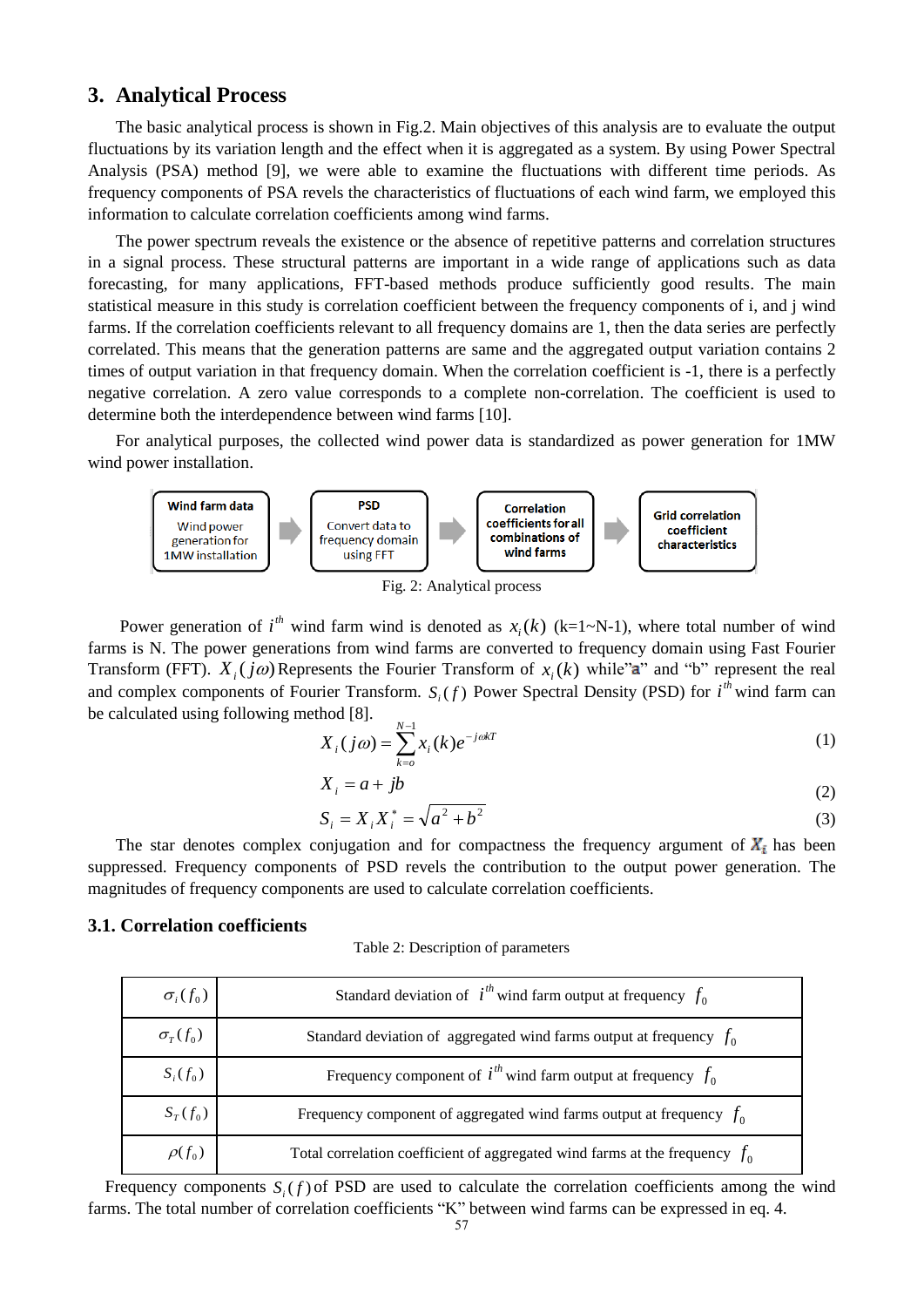$$
K =_{N} C_2 \tag{4}
$$

For 12 wind farms,  $K = 66$  and 66 correlation coefficients were analyzed. Eq. (5) and (6) is used to evaluate correlation coefficient between "i" and "j" wind farms [11].

$$
\sigma_i(f) = S_i(f) , \quad \sigma_j(f) = S_j(f) \quad \sigma_T(f) = S_T(f) \tag{5}
$$

$$
\sigma_r^2(f_0) = \sum_i \sigma_i^2(f_0) + 2 \sum_i \sum_j \rho_{ij}(f_0) \sigma_i(f_0) \sigma_j(f_0) \qquad (i < j)
$$
 (6)

In order to apply the concept of correlations in  $i\bar{b}$  wind farm distribution, we defined total correlation coefficient  $\rho$  as shown in Eq. (7). This relationship merges all 66 correlation coefficients that can be evaluated using Eq. (6).

$$
\rho(f_0) = \frac{\sigma_r^2(f_0) - \sum_{i=1}^{12} \sigma_i^2(f_0)}{2 \sum_{i=1}^{12} \sum_{j>i}^{12} \sigma_i(f_0) \sigma_j(f_0)}
$$
(7)

This method is used to calculate the combinations of 66 correlation coefficients between 12 wind farms. The correlation coefficient  $\rho(f_0)$  for N number of aggregated wind power output can be evaluated by Eq. (7). Frequency characteristics of correlation coefficient can be evaluated by performing the above calculation for each frequency and plotted on the wave length axis.

# **4. Results, Observations and Discussion**



Fig. 3 (a): Correlation coefficients of wind farms in Tohoku; (b): correlation coefficient characteristics by groups

Correlation coefficients evaluated using the method in section 3, is shown in Fig.3 (a). The 12 graphs are corresponds to 12 months of the year. We can observe 0 correlation coefficients in the fluctuation less than 40 minutes. In other words the fluctuations in this region are totally non-correlated and independent. This revels that aggregation can smoothen the signal into  $1/\sqrt{N}$  times compared to fluctuations in correlated regions. Correlation coefficients are form one to few hours are significantly high and the maximum values depends on the season. Generally months in winter shows higher correlation coefficients while relatively low in summer. Physically, higher correlation coefficients revels the likelihood of moving into same directions. In wind farms, it means simultaneous increasing or decreasing which may cause to a sudden large power loss in the large system. The back resource must be employee to maintain the stability of the system.

The regional characteristics are shown in Fig.3 (b).It is clear that the regional characteristics are appear in fluctuations with longer time periods. Group B which has a less density of wind farms revel a significantly lower correlation coefficient compared to whole Tohoku area and group A. This result well provide a impotent clue that we can adjust the correlations by optimizing the wind farm in a system which can be employees to ensure the lower fluctuation levels of the aggregated system.

### **5. Conclusion**